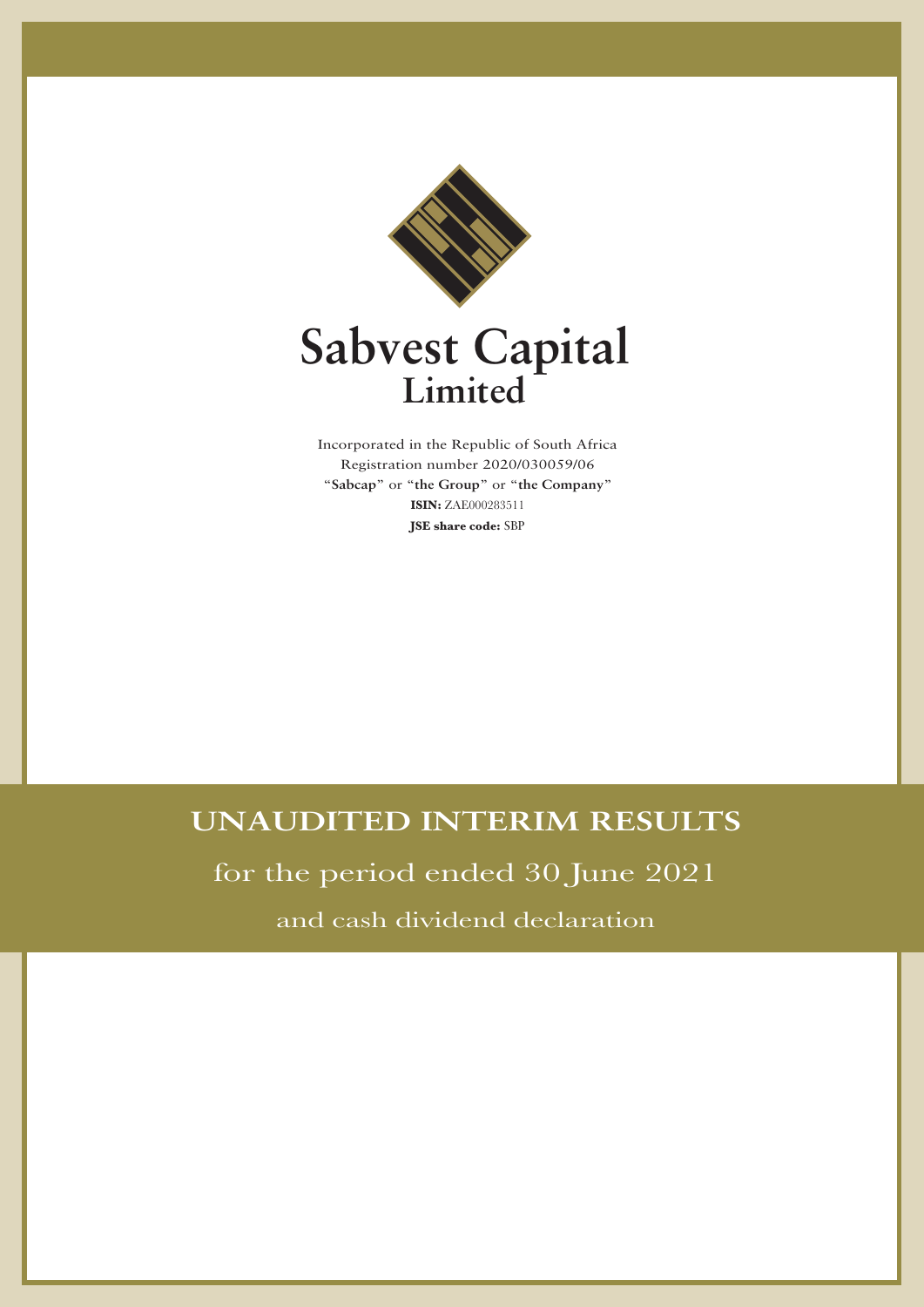# **Consolidated Summarised Statement of Financial Position**

as at 30 June 2021

|                                                         | <b>Unaudited</b><br>30 June<br>2021<br>R'000 | Unaudited<br>30 June<br>2020<br>R'000 | Audited<br>31 Dec<br>2020<br>R'000 |
|---------------------------------------------------------|----------------------------------------------|---------------------------------------|------------------------------------|
| <b>Non-current assets</b>                               | 3615509                                      | 2 939 956                             | 3 364 619                          |
| Property, plant and equipment                           | 2856                                         | 3 1 9 3                               | 2990                               |
| Right of use asset                                      | 3787                                         | 3963                                  | 4 2 1 0                            |
| Investment holdings                                     | 3608866                                      | 2 932 800                             | 3 3 5 7 4 1 9                      |
| <b>Unlisted</b> investments                             | 3 069 296                                    | 2 572 767                             | 2895853                            |
| Listed investments                                      | 539 570                                      | 360 033                               | 461 566                            |
| <b>Current assets</b>                                   | 204 566                                      | 255 850                               | 281 136                            |
| Finance advances and receivables                        | 56 585                                       | 131 880                               | 134 649                            |
| Investment funds offshore                               | 63 5 67                                      |                                       | 56 295                             |
| Investments held-for-sale                               |                                              | 68 377                                | 86 341                             |
| Cash balances                                           | 84 414                                       | 55 593                                | 3851                               |
| Total assets                                            | 3820075                                      | 3 195 806                             | 3 645 755                          |
| Ordinary shareholders' equity                           | 3 311 769                                    | 2749580                               | 3 048 991                          |
| <b>Non-current liabilities</b>                          | 463 661                                      | 376 153                               | 509 306                            |
| Interest-bearing debt                                   | 240 000                                      | 290 000                               | 330 000                            |
| Provision                                               | 4 1 0 9                                      | 2 3 6 8                               | 4 9 8 3                            |
| Deferred tax liabilities                                | 219 552                                      | 83 785                                | 174 323                            |
| <b>Current liabilities</b>                              | 44 645                                       | 70 073                                | 87458                              |
| Interest-bearing debt                                   | 17 395                                       | 39 975                                | 39 610                             |
| Portfolio finance offshore                              | 8981                                         |                                       |                                    |
| Current portion of non-current<br>interest-bearing debt |                                              | 10 000                                | 10 000                             |
| Interest-bearing debt                                   | 8414                                         | 29 975                                | 29 610                             |
| Accounts payable and provisions                         | 27 250                                       | 30 098                                | 47848                              |
| Total equity and liabilities                            | 3820075                                      | 3 195 806                             | 3645755                            |

# **Consolidated Summarised Statement of Changes in Equity**

for the six months ended 30 June 2021

|                                              | Share<br>capital | Non-<br>distribu-<br>table<br>reserve | Accumu-<br>lated<br>profit | Total     |
|----------------------------------------------|------------------|---------------------------------------|----------------------------|-----------|
|                                              | R'000            | R'000                                 | R'000                      | R'000     |
| Balance as at 1 January 2020                 | 1 443 375        | (1319213)                             | 2635294                    | 2 759 456 |
| Total comprehensive profit for<br>the year   |                  | 44 840                                | 293 184                    | 338 024   |
| Sabvest share repurchase                     |                  |                                       | (11791)                    | (11791)   |
| Shares repurchased and<br>cancelled          | (15, 306)        |                                       |                            | (15, 306) |
| Shares held in treasury                      | (1 204)          |                                       |                            | (1204)    |
| Dividends paid                               |                  |                                       | (20188)                    | (20188)   |
| <b>Balance as at 1 January 2021</b>          | 1 426 865        | (1274373)                             | 2896499                    | 3 048 991 |
| Total comprehensive profit for<br>the period |                  | (19018)                               | 320 591                    | 301 573   |
| Shares held in treasury - written<br>back    | 1 204            |                                       |                            | 1 2 0 4   |
| Shares held in treasury                      | (33933)          |                                       |                            | (33933)   |
| Dividends paid                               |                  |                                       | (6066)                     | (6066)    |
| <b>Balance as at 30 June 2021</b>            | 1 394 136        | (1293391)                             | 3 211 024                  | 3311769   |

# **Contingent Liabilities**

as at 30 June 2021

- 1. The Group has rights and obligations in terms of shareholder or purchase and sale agreements relating to its present and former investments.
- 2. A subsidiary has given guarantees on behalf of certain investees in the ordinary course of business for deal and operational credit in amounts totalling R75m (31 Dec 2020: R75m) and which were utilised at reporting date in the amount of R43m (31 Dec 2020: R50m). Subsequent to the reporting date the guarantee has been released and cancelled.
- 3. A subsidiary has given an undertaking to follow a rights issue in an investee of up to \$3 million if so required by its bankers in 2021/2022.

# **Consolidated Summarised Statement of Comprehensive Income**

for the six months ended 30 June 2021

|                                                                          | <b>Unaudited</b> | Unaudited | Audited   |
|--------------------------------------------------------------------------|------------------|-----------|-----------|
|                                                                          | 30 June          | 30 June   | 31 Dec    |
|                                                                          | 2021             | 2020      | 2020      |
|                                                                          | R'000            | R'000     | R'000     |
| Gross income/(loss) from operations<br>and investments                   | 410 932          | (107937)  | 492 075   |
| Dividends received                                                       | 177745           | 52 394    | 107 226   |
| Interest received                                                        | 13 150           | 9608      | 18834     |
| Foreign exchange (loss)/gain                                             | (233)            | (6827)    | 6 5 2 5   |
| Loss on sale of financial assets *1                                      |                  | (7264)    | (7118)    |
| Fees and sundry income                                                   | 927              | 890       | 1771      |
| Fair value adjustment to investments                                     | 219343           | (156 738) | 364 837   |
| - Listed                                                                 | 138757           | (48414)   | 63 727    |
| - Unlisted                                                               | 80 586           | (108324)  | 301 110   |
| <b>Transactional</b> costs                                               | (864)            | (8316)    | (12785)   |
| Fair value loss on initial recognition of<br>interest-free loans         |                  | (579)     | (688)     |
| Interest paid                                                            | (10908)          | (15.491)  | (27667)   |
| Net income/(loss) before expenses and<br>exceptional items               | 399 160          | (132 323) | 450 935   |
| Expenditure<br>Less:                                                     | (33340)          | (17721)   | (56, 404) |
| Net income/(loss) before taxation                                        | 365 820          | (150044)  | 394 531   |
| Taxation - deferred                                                      | (45229)          | (10 808)  | (101347)  |
| Net income/(loss) for the period<br>attributable to equity shareholders  | 320 591          | (160 852) | 293 184   |
| Translation of foreign subsidiary *2                                     | (19018)          | 174 620   | 44 840    |
| Total comprehensive income/(loss)<br>attributable to equity shareholders | 301 573          | 13768     | 338 024   |

<sup>\*</sup> In the current period, losses/gains on sales of financial instruments and shares have been included in fair<br>value adjustments to comply with IFRS and not separately disclosed as done in prior periods.

\*<sup>2</sup> *This item may subsequently be classified to profit and loss.*

# **Consolidated Summarised Statement of Cash Flows**

for the six months ended 30 June 2021

|                                                                                                             | <b>Unaudited</b><br>30 June<br>2021<br>R'000 | Restated*<br>Unaudited<br>30 June<br>2020<br>R'000 | Audited<br>31 Dec<br>2020<br>R'000 |
|-------------------------------------------------------------------------------------------------------------|----------------------------------------------|----------------------------------------------------|------------------------------------|
| Cash generated by/(utilised in) by<br>operating activities                                                  | 119515                                       | (22727)                                            | 12 932                             |
| Net income/(loss) for the period                                                                            | 320 545                                      | (160 852)                                          | 293 184                            |
| Adjusted for non-cash items                                                                                 | (184056)                                     | 170 259                                            | (232 397)                          |
| <b>Cash flows from operations</b>                                                                           | 136 489                                      | 9407                                               | 60 787                             |
| Cash interest paid                                                                                          | (10908)                                      | (15.491)                                           | (27667)                            |
| Dividends paid $-$ ordinary                                                                                 | (6066)                                       | (16088)                                            | (20188)                            |
| Cash flows from/(utilised in) investing<br>activities                                                       | 106 229                                      | 94 498                                             | (14963)                            |
| Purchase of property, plant and equipment                                                                   | (340)                                        | (54)                                               | (303)                              |
| Purchase of investment holdings and offshore<br>portfolio                                                   | (316 588)                                    | (42 503)                                           | (188952)                           |
| Proceeds from sale of investment holdings and<br>offshore portfolio/repayment of investment<br>loans        | 344 536                                      | 144 341                                            | 183852                             |
| Decrease/(increase) in finance advances and<br>receivables                                                  | 78 621                                       | (7 286)                                            | (9560)                             |
| <b>Cash effects of financing activities</b>                                                                 | (145181)                                     | (19858)                                            | 2 757                              |
| (Decrease)/increase in long-term loans                                                                      | (100000)                                     |                                                    | 40 000                             |
| Increase/(decrease) in offshore porfolio finance                                                            | 8981                                         | (35, 476)                                          | (35, 476)                          |
| Increase/(decrease) in cash offshore                                                                        |                                              | 2920                                               | 2920                               |
| (Decrease)/increase in interest-bearing debt                                                                | (21196)                                      | 13 253                                             | 12888                              |
| Repurchase of company shares                                                                                | (32729)                                      |                                                    | (16510)                            |
| Repayment of principal portion of lease liability                                                           | (237)                                        | (555)                                              | (1 065)                            |
| Change in cash and cash equivalents                                                                         | 80 563                                       | 52 468                                             | 726                                |
| Cash balances, less current interest-bearing<br>debt excluding portfolio finance,<br>at beginning of period | 3851                                         | 3 1 2 5                                            | 3 1 2 5                            |
| Cash balances, less RSA interest-<br>bearing debt, at end of period                                         | 84 4 14                                      | 55 593                                             | 3851                               |

\* *Prior period re-represented for enhanced disclosure by reclassifying the repayment of the principal portion of the lease from operating activities to financing activities.*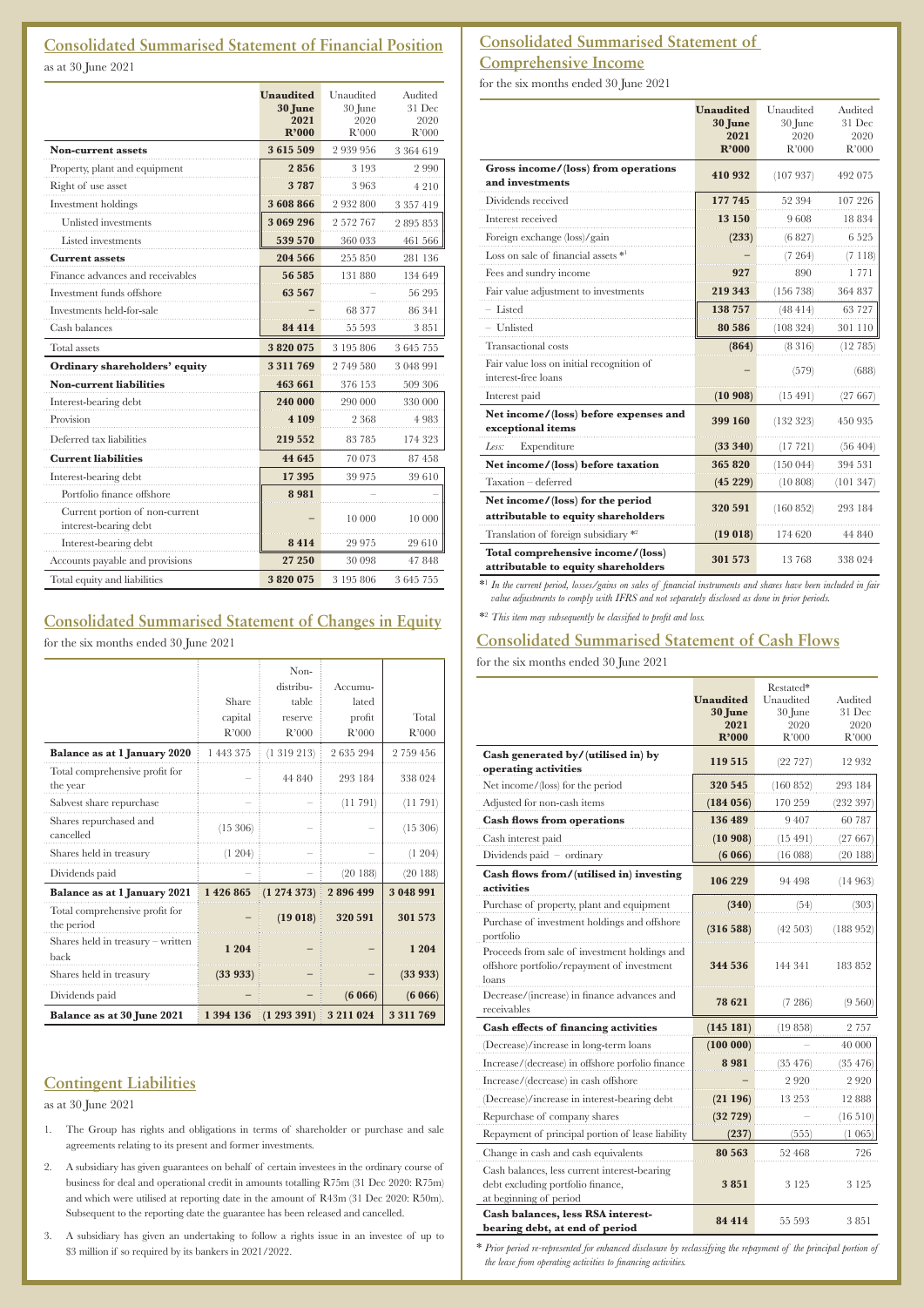# **Other Information**

as at 30 June 2021

|                                                           | $\%$ increase | $\%$ increase |           |           |           |
|-----------------------------------------------------------|---------------|---------------|-----------|-----------|-----------|
|                                                           | 30 June 2021  | 30 June 2021  | Unaudited | Unaudited | Audited   |
|                                                           | compared to   | compared to   | 30 June   | 30 June   | 31 Dec    |
|                                                           | 31 December   | $30$ June     | 2021      | 2020      | 2020      |
|                                                           | 2020          | 2020          | R'000     | R'000     | R'000     |
| Net asset value per share - cents                         | 10,7          | 24.4          | 8 2 4 0   | 6624      | 7444      |
| Shareholders' funds $-R'm$                                | 8,6           | 20,4          | 3 3 1 1,8 | 2 749,6   | 3 0 4 9 0 |
| Gross assets $-R'm$                                       | 4,8           | 19,5          | 3820,1    | 3 195,8   | 3645,8    |
| Dividends per share $-$ cents                             |               | 100.0         | 20        | 10        | 25        |
| Profit/(loss) after taxation $-R'm$                       |               | >100,0        | 320,6     | (160.9)   | 293,2     |
| Headline earnings/(loss) per share $-\text{cents}$ *      |               | >100.0        | 793,2     | (387, 4)  | 708,5     |
| Earnings/ $\langle$ loss) per share – cents               |               | >100,0        | 793,2     | (387,5)   | 708,4     |
| Number of shares in issue less held in treasury $-000$ 's |               |               | 40 190    | 41 508    | 41 387    |
| Weighted average number of shares is issue $-000$ 's      |               |               | 40 418    | 41 508    | 41 387    |
| Reconciliation of headline earnings/(loss) (R'000)        |               |               |           |           |           |
| Net income/(loss) for the period                          |               |               | 320 591   | (160852)  | 293 184   |
| Loss on sale of property, plant and equipment             |               |               |           | 44        | 48        |
| Headline earnings/(loss) for the period                   |               |               | 320 591   | (160 808) | 293 232   |
| * There are no diluting instruments.                      |               |               |           |           |           |

# **Investment Holdings**

as at 30 June 2021

|                                                        | Number of<br>Ordinary | Economic<br>interest | Fair<br>value |
|--------------------------------------------------------|-----------------------|----------------------|---------------|
|                                                        | shares/units          | $^{0}_{0}$           | R'000         |
| <b>Unlisted Investments</b>                            |                       |                      |               |
| Apex Partners Holdings (Pty) Ltd                       |                       | 44,8                 | 240 854       |
| Classic Food Brands (Pty) Ltd                          |                       | 25,0                 | 7 7 3 0       |
| DNI-4PL Contracts (Pty) Ltd *1                         |                       | 19,1                 | 864 631       |
| Flexo Line Products (Pty) Ltd                          |                       | 47,5                 | 104 525       |
| ITL Holdings Group <sup>*2</sup>                       |                       | 34,0                 | 588 003       |
| Masimong Group Holdings (Pty) Ltd                      |                       | 10,0                 | 213 493       |
| Revix Group                                            |                       | 15,5                 |               |
| Rolfes Holdings (Pty) Ltd *3                           |                       | 25,1                 | 172 988       |
| SA Bias Industries (Pty) Ltd **                        |                       | 85,1                 | 801 229       |
| Sunspray Food Ingredients (Pty) Ltd *5                 |                       | 27,7                 | 75843         |
|                                                        |                       |                      | 3 069 296     |
| <b>Listed Investments</b>                              |                       |                      |               |
| Corero Network Security Plc                            | 36 250 000            | 7,3                  | 75850         |
| Metrofile Holdings Limited                             | 51 000 000            | 11,8                 | 161 160       |
| <b>Transaction Capital Limited</b>                     | 8 000 000             | 1,1                  | 302 560       |
|                                                        |                       |                      | 539 570       |
| <b>Non-current investment holdings</b>                 |                       |                      | 3 608 866     |
| <b>Current investments</b>                             |                       |                      |               |
| Capital Group New Perspective Fund<br>$(LUX - Equity)$ | 12 500                |                      | 63 567        |
| <b>Total current investments</b>                       |                       |                      | 63 567        |
| <b>TOTAL HOLDINGS</b>                                  |                       |                      | 3672433       |

<sup>\*1</sup> Effective interest of 19,1% in DNI through 28.74% of JAAH Investments which indirectly owns<br>46.12% of DNI through DN Invest (Pty) Ltd and a 5,85% interest in DN Invest (Pty) Ltd which owns *100% of DNI.*

\*2  *ITL Holdings Limited Jersey held indirectly through Mandarin Investors Limited and directly through Mandarin Industries Limited BVI and ITL Holdings SA (Pty) Ltd held directly through Mandarin Holdings (Pty) Ltd.*

\*<sup>3</sup> *Effective interest of 25,1% through 11,0% held directly and 14,1% indirectly through Masimong Chemicals (Pty) Limited*

\*4  *Voting interest 49%.*

\*5  *Held indirectly through ordinary shares in Famdeen Investments (Pty) Ltd.*

# **Investment Holdings per Sector**

as at 30 June 2021

|                                                       | Listed/<br>Unlisted | Number of<br>ordinary<br>shares/units | Economic<br>interest<br>$^{0}/_{0}$ | Fair<br>value<br>R'000 |
|-------------------------------------------------------|---------------------|---------------------------------------|-------------------------------------|------------------------|
| <b>Industrial and Services</b>                        |                     |                                       |                                     |                        |
| Apex Partners Holdings (Pty) Ltd                      | U                   |                                       | 44,8                                | 240 854                |
| Classic Food Brands (Pty) Ltd                         | U                   |                                       | 25,0                                | 7 730                  |
| DNI-4PL Contracts (Pty) Ltd                           | U                   |                                       | 19,1                                | 864 631                |
| Flexo Line Products (Pty) Ltd                         | U                   |                                       | 47,5                                | 104 525                |
| <b>ITL Holdings Group</b>                             | U                   |                                       | 34,0                                | 588 003                |
| Metrofile Holdings Limited                            | L                   | 51 000 000                            | 11,8                                | 161 160                |
| Rolfes Holdings (Pty) Ltd                             | U                   |                                       | 25,1                                | 172988                 |
| SA Bias Industries (Pty) Ltd                          | U                   |                                       | 85,1                                | 801 229                |
| Sunspray Food Ingredients<br>(Pty) Ltd                | U                   |                                       | 27,7                                | 75 843                 |
|                                                       |                     |                                       |                                     | 3016963                |
| <b>Mining and Agriculture</b>                         |                     |                                       |                                     |                        |
| Masimong Group Holdings<br>(Pty) Ltd                  | U                   |                                       | 10,0                                | 213 493                |
|                                                       |                     |                                       |                                     | 213 493                |
| <b>Specialised Financial and</b><br><b>Technology</b> |                     |                                       |                                     |                        |
| Corero Network Security Plc                           | L                   | 36 250 000                            | 7,3                                 | 75 850                 |
| Revix Group                                           | U                   |                                       | 15,5                                |                        |
| Transaction Capital Limited                           | L                   | 8 000 000                             | 1,1                                 | 302 560                |
|                                                       |                     |                                       |                                     | 378410                 |
| <b>Non-current investment</b><br>holdings             |                     |                                       |                                     | 3608866                |
| <b>Current investments</b>                            |                     |                                       |                                     |                        |
| Capital Group New Perspective<br>Fund (LUX - Equity)  | L                   | 12 500                                |                                     | 63 567                 |
|                                                       |                     |                                       |                                     | 63 567                 |
| <b>TOTAL HOLDINGS</b>                                 |                     |                                       |                                     | 3672433                |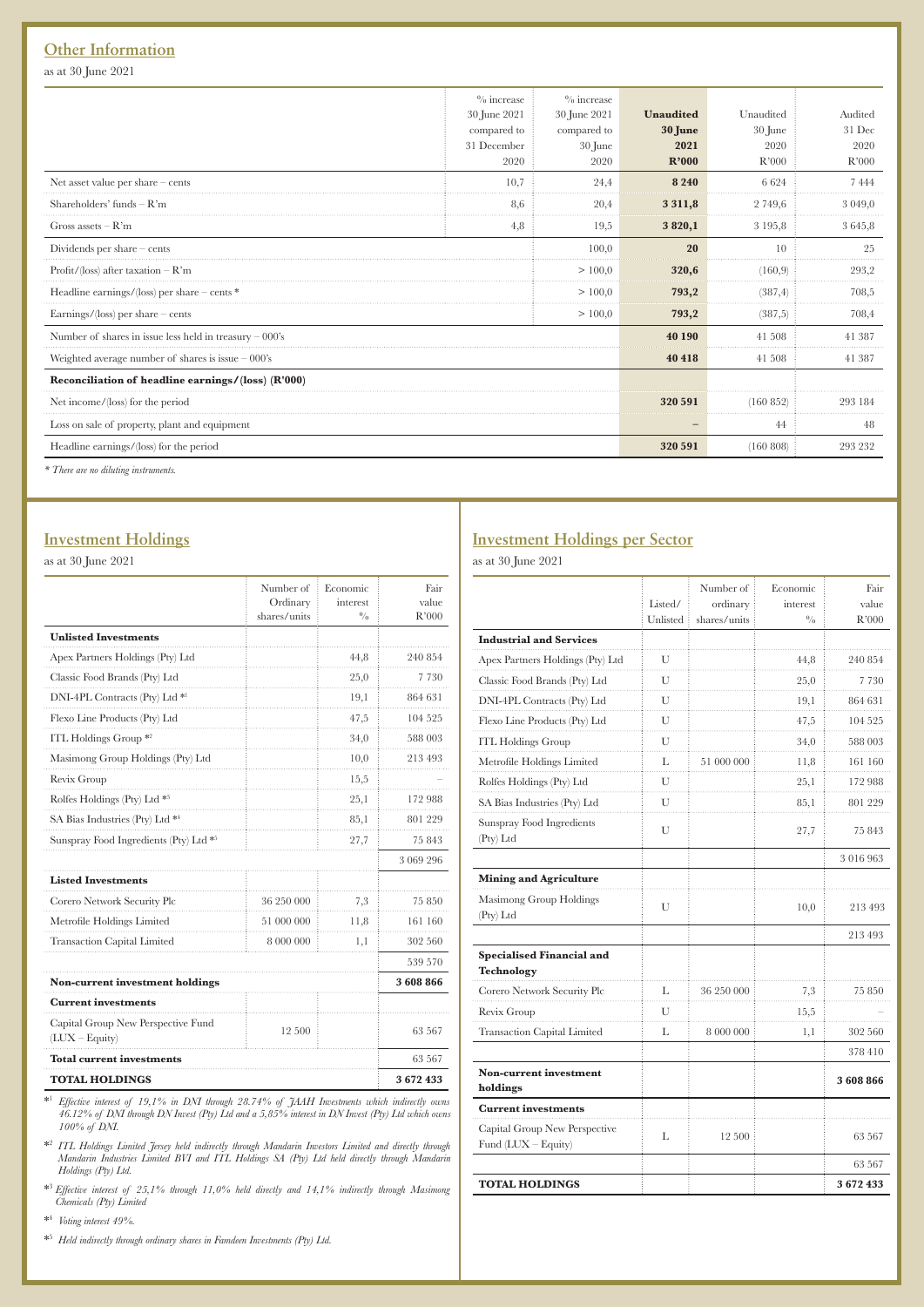# **PROFILE PURSUANT TO SABCAP LISTING**

Sabvest Capital Limited (Sabcap) was listed on the JSE on 13 May 2020 when it acquired 100% of the ordinary and N ordinary shares of Sabvest Limited (Sabvest), an investment group which had been listed on the JSE since 1988, in exchange for Sabcap ordinary shares. The Seabrooke Family Trust (SFT) controls Sabcap through an unlisted Z share.

At the interim reporting date Sabcap had 40 190 000 shares in issue net of treasury shares.

Sabcap has interests in ten unlisted and three listed investments, and also holds listed equity, debt and cash portfolios when it has surplus liquidity – all accounted for on a fair value basis. Sabcap's primary focus is on industrial and service businesses, usually unlisted and co-invested with family, management or financial partners in terms of Sabcap's Partnership Principle.

Sabcap also makes finance advances and undertakes other fee and profit earning activities from time to time.

#### **CHANGES IN INVESTMENT HOLDINGS**

During the reporting period Sabcap:

- disposed of its Brait bonds for GBP2,308m (R48,2m);
- received R36,0m for 10,9m Rolfes shares which were under option to Phatisa;
- increased its look through interest in the two Mandarin structures owning the ITL Group from 30% to 34% for \$4,8m (R70,2m) and R0,8m respectively;
- received early repayment of its redeemable preference shares in Mandarin Holdings of R112m and received a net amount of R63,2m after re-investing R48,8m of the proceeds on loan account as part of the funding for the redemption;
- invested a further R8,7m in Masimong *pro rata* in a rights issue;
- increased its interest in Metrofile to 51m shares for R2,7m;
- restructured its interests in SA Bias Industries from 59,9% to 85,1% but SA Bias reduced its interests in Flowmax and Narrowtex Group from 100% to 75% with the result that Sabcap's look through interest in SA Bias' two operating divisions increased marginally from 59,9% to 63,8%;
- sold 2m Transaction Capital (TC) shares for R58,9m and retains 8m TC shares;
- agreed the price for 251 880 Sabvest shares acquired in terms of a settlement of section 164 appraisal claims in an amount of R11,9m; and
- acquired 769 500 Sabcap shares through a shareholder approved buyback program for R32,7m.

Sabcap's unlisted investees have concluded various transactions as follows:

- Apex acquired Clyde Bergemann Africa and provided convertible loan funding to Turnmill Proquip Engineering;
- SA Bias acquired Buckley International through Flowmax and Specialised Ropes through Narrowtex; and
- Masimong increased its interests in Mouton Citrus, Southern Farms and Anchor Group (which was delisted), and varied its interests in Intelichem through a merger of Intelichem with Villa Crop Protection to form Winfield United RSA (majority owned by Land Ó Lakes USA).

#### **COVID-19 FINANCIAL EFFECTS**

At the date of this report, all of the Group's investee companies are now trading at or better than 2019 and 2020 levels.

#### **FINANCIAL RESULTS**

NAV per share increased satisfactorily to 8 240 cents per share being a 24,4% increase in NAV of 6 624 cents at the previous interim reporting date and 10,7% increase in NAV of 7 444 cents at the 2020 year-end reporting date.

HEPS and EPS increased to 793,2 cents per share being greater than a 100% increase over the HEPS and EPS at the previous interim reporting date.

With regard to cash income, dividends received include a special dividend of R88,2m from SA Bias.

Expenditure increased materially due to incentive provisions raised whereas the prior year's interim expenditure was net of a reversal of incentive provisions.

An interim dividend of 20 cents per share has been declared being a 100% increase over the 2020 interim dividend and a 44,4% decrease over the 2019 interim dividend.

Net cash receipts from realisations were utilised to prepay R100m of term debt due in 2021 and 2022. The remaining term debt maturities are 2023 – 2025.

In addition to the cash and near cash, Sabcap has considerable debt capacity for investment opportunities as its net debt/assets ratio is now below 5%.

#### **GROWTH METRICS**

Sabcap's primary financial metric is growth in NAV per share. This is measured annually and growth rates over different periods are included in the year-end results.

The 15-year compounded annual growth rate to the 2020 year-end was 18,6%, calculated without re-investing dividends. The compounded annual growth rate in NAV per share over 15 years with dividends reinvested was 19,89%\*.

With regard to the discount of the share price to NAV per share, Sabcap hopes to facilitate a reduction through buybacks, continued sound investment performance, improved communications to shareholders and a more long-term shareholder profile of family offices, HNWIs and institutions. However, it should be noted that shareholders investing at a particular discount get the same growth in share price as the growth in NAV as long as the discount doesn't widen, and any reduction in discount is an added return.

\* Calculated with dividends notionally not paid and the amounts notionally retained by the Company growing at 9% per annum

#### **VALUATION OF INVESTMENTS**

Listed investments are valued at market prices at the reporting dates.

Unlisted investments are valued using the maintainable earnings model or attributable net asset value. The maintainable earnings model is based on normalised maintainable EBITDA and appropriate multiples selected on size, industry, geography, growth rates and comparables, and adjusted for net cash/debt.

The multiples used at the reporting date are unchanged from the 2020 year-end.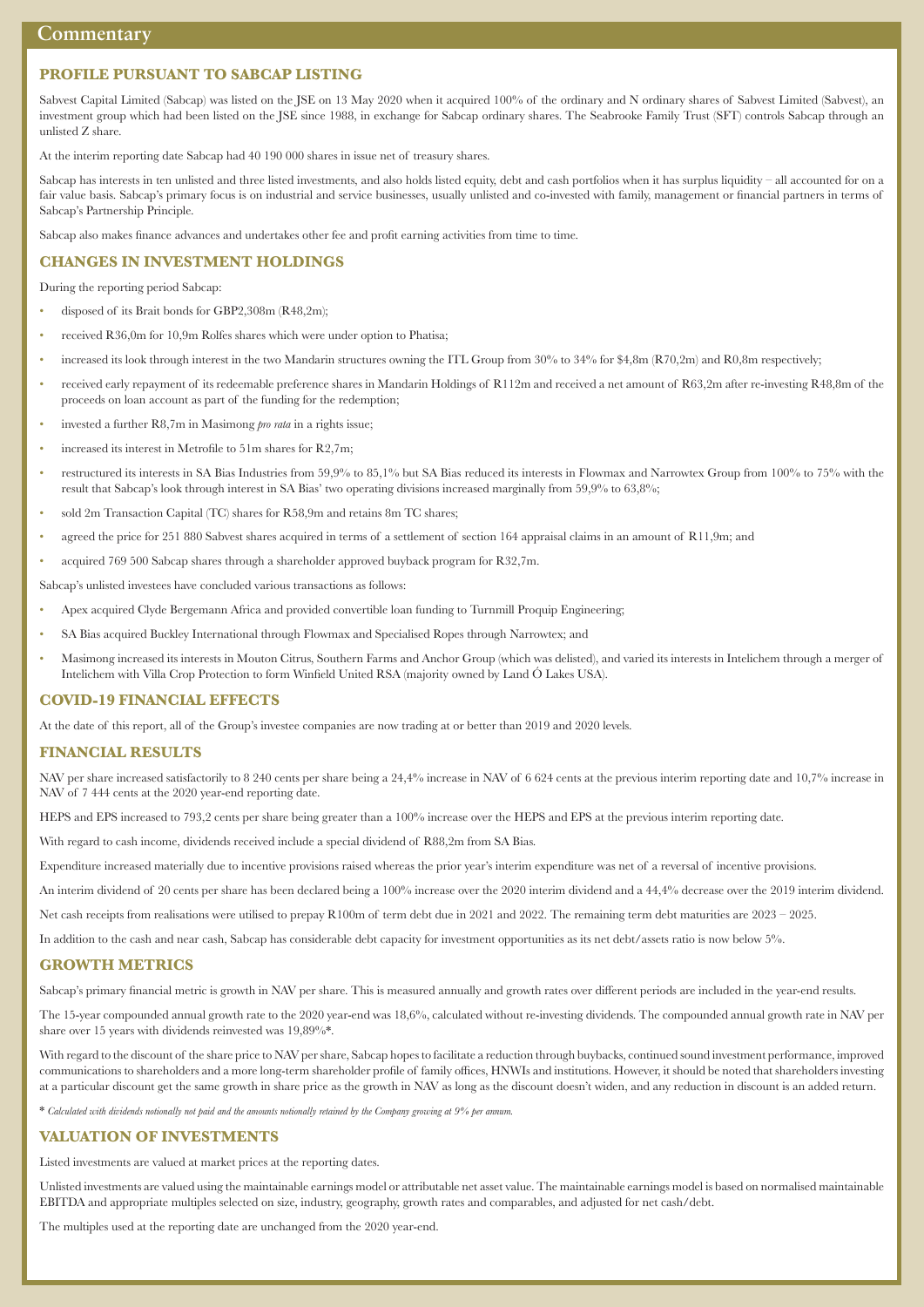# **Commentary continued**

With regard to Masimong, its underlying investments are mostly valued on a discounted cash flow basis by independent experts.

Foreign investments are valued in rands at the closing exchange rate on the reporting date which in the case of ZAR/USD was 14,2835 (31 Dec 2020: 14,6915).

Deferred Capital Gains Tax (CGT) has been raised on fair value gains except where there are offsetting CGT losses or expected CGT exemptions. CGT is accordingly not raised on gains relating to ITL International and Flowmax UK, and deferred tax raised directly by Apex and Masimong is not raised a second time by Sabcap.

#### **LISTED INVESTMENTS**

• CORERO is an LSE listed group focused on cyber and network security and in particular protection from DDOS attacks.

 Corero continues to grow its revenues satisfactorily and trading updates have been good. Corero's relationship with Juniper Networks continues to gain traction and facilitate higher volumes and revenues.

Corero's share price increased to 11p (31 Dec 2020: 10p) and Sabcap's shareholding was unchanged during the period.

Prospects for future growth are good.

• METROFILE is a JSE listed service provider to industry in four categories – secure storage, digital services, business support services and product and solutions. Metrofile achieved good results for its interim period and is expected to show similar growth going forward. It has successfully completed the rationalisation of its operations and completed its strategic reviews including increased digital services while optimising its traditional revenue streams. It has also reduced debt to acceptable levels and resumed dividend growth.

Metrofile's share price increased to 316 cents (31 Dec 2020: 279 cents) and Sabcap's shareholding increased slightly to 51,0m shares (31 Dec 2020: 50,1m) during the period.

Prospects for future growth are good.

• TRANSACTION CAPITAL (TC) is a JSE listed specialised financial group whose operations comprise SA Taxi, TC Risk Services and WeBuyCars.

TC continues to trade strongly in all its divisions and has recovered from the effects of COVID-19 in its 2020 financial year.

 TC's share price increased to 3 782 cents (31 Dec 2020: 2 489 cents) and Sabcap reduced its shareholding from 10m to 8m shares during the period. The reduction was part of Sabcap's liquidity and portfolio balancing decisions and not TC specific.

Prospects for future growth are strong.

#### **UNLISTED INVESTMENTS**

• APEX PARTNERS is a specialist decentralised industrial holding company with a portfolio of controlling interests in distribution, manufacturing and infrastructure businesses in South Africa. It also provides advisory, investing and lending solutions which may include taking proprietary positions in distressed entities or in group restructures. Apex group entities include Clyde Bergemann Africa (renamed CBZ Solutions), ELB Construction, ELB Equipment, Elephant Lifting, Gabriel SA, Letaba Pumps, Principa, Tractor and Grader Supplies, and Turnmill Proquip Engineering.

While some of Apex's operations were affected by COVID, all are now trading at or above pre-COVID levels. The strategy of building a sound cash generative new industrial group in South Africa is being well implemented.

Sabcap' shareholding in Apex was unchanged during the period. The multiples on which Apex's businesses have been valued are at  $3,0 - 4,5$  times maintainable EBITDA. Prospects for organic and continued acquisitive growth are strong.

• CLASSIC FOOD BRANDS (CFB) is a food manufacturer specialising in crumbed chicken products distributed mostly through retail outlets and in particular through new national contracts with major supermarket and food chains in South Africa.

CFB's operations were affected by the first two COVID lockdowns and its Durban manufacturing facilities were closed but not damaged during the recent unrest in KwaZulu-Natal. Sales volumes have been affected as a result but are expected to be back to projections by Q4 2021.

 Sabcap's shareholding was unchanged during the period. Loan funding was increased. The fair value is stated after an impairment provision but which may be reversed if projected revenues and profits are achieved.

Sabcap is cautiously optimistic on future prospects for CFB.

• DNI provides technology, logistics and distribution services to the telecoms and related industries and to all network operators in RSA, including sim card starter packs, airtime and handset distribution, tower leasing and technology platforms.

DNI has grown strongly and continues to be highly cash generative.

 Sabcap's direct and indirect shareholding has reduced slightly to 19,1% (31 Dec 2020 19,4%) due to a small share issue which increased DNI's shareholding to 30%. The multiple on which DNI group has been valued is unchanged at 6,5 times.

Prospects for organic and acquisitive growth are strong, particularly through the Digico division.

• FLEXO LINE PRODUCTS is a manufacturer of high quality injection moulded plastic products primarily for the spice and food industries locally and internationally and is the largest manufacturer of these products in the southern hemisphere.

Flexo has grown materially and is increasingly cash generative.

 Sabcap's shareholding in Flexo was unchanged during the period. Its loan funding included in the valuation increased by R14,6m in accordance with revised arrangements with co-shareholders. The multiple on which Flexo has been valued was unchanged at 4,5 times.

Prospects for growth are strong.

• ITL GROUP (Intelligent Labelling Solutions) is a market leading international designer, manufacturer and distributor of apparel labelling and identification products and supply chain management solutions, including RFID, from its factories and marketing offices in the United States, Canada, Mexico, United Kingdom, Germany, China, India, Vietnam, Sri Lanka, Bangladesh, Hong Kong, Turkey, Ethiopia, Mauritius, Madagascar and South Africa for supply to the clothing industry worldwide through multiple international retail group accreditations.

ITL was badly affected by COVID in 2020 with all of its operations worldwide closed during the various international lockdowns. All of its factories had re-opened by the end of Q3 2020. However, although northern hemisphere retail demand rebounded, the order levels only reached or surpassed 2019 levels in Q1 2021 and the demand mix has varied in product and geographic sourcing with some effect on margins. Based on order levels and mix at the reporting date, new account wins and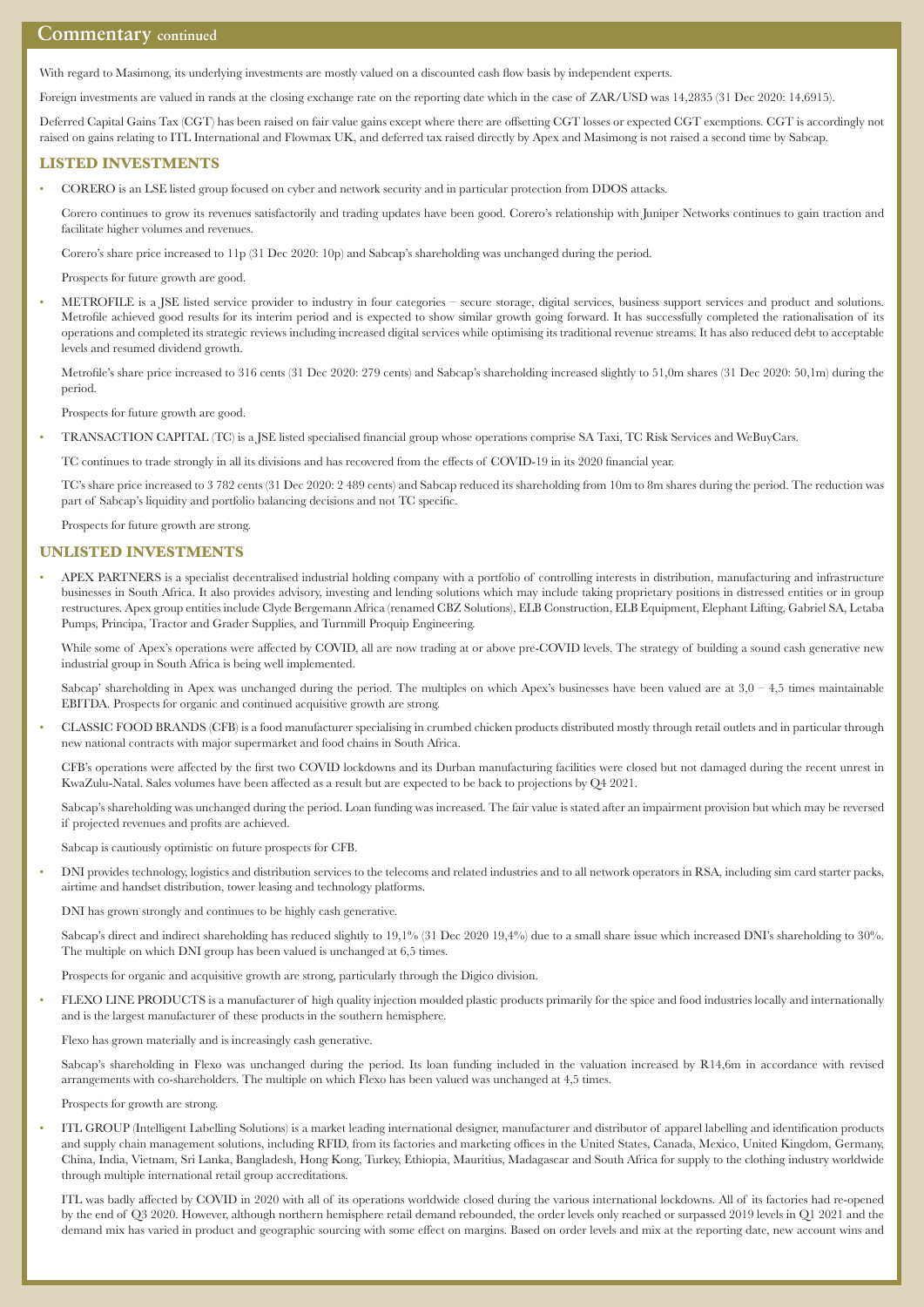# **Commentary continued**

increasing demand for RFID, ITL is comfortable that it is back on track to meet its sales projections. However, at present the change in product mix and geographic demand has led to slightly lower margins and profits. That has affected the dollar valuation at the reporting date and in addition the conversion to rands is at a stronger rand rate.

 Sabcap's shareholding in ITL was increased to 34% during the period (31 Dec 2020: 30%) for an amount of R71,0m when an opportunity arose to acquire additional shares. Its investment then reduced by a net R63,2m when the R112m preference share held by it in the Mandarin/ITL SA structure was redeemed and R48,8m reinvested by Sabcap on loan account to fund its share of the redemption. The multiple on which ITL has been valued is unchanged at 9 times.

Prospects for a resumption of profit growth in 2022 are good.

• MASIMONG GROUP HOLDINGS is an investment group with a portfolio of high performing growth assets and in particular its mining interests in Seriti Coal, South 32's South African Energy Coal (now Seriti Power) and Lephalale Coal and Power, and its agricultural interests in Mouton Citrus, Carmien Tea, Southern Cross Investment Holdings (which owns grape and date farms) and Winfield United South Africa (which is provider of specialist crop input products and services including crop protection, plant nutrition, soil conditioning, fumigation and seeds). It also holds smaller diversified interests including Rolfes and Anchor Capital. Masimong further enhanced its portfolio with increases in its agricultural interests and a strengthening of its coal interests through the South 32's South African Energy Coal (now Seriti Power) acquisition by Seriti, and all of its material investees performed well.

 Sabcap's shareholding in Masimong was unchanged during the period. It invested a further R8,7m by following its share of a rights issue. Masimong's NAV is largely based on DCF valuations which are provisionally recalculated at mid-year and independently prepared and audited at its year-end. Sabcap has applied its shareholding percentage to a conservative view of the mid-year calculations.

Prospects for continued growth in NAV are strong.

• REVIX GROUP offers an investment platform that enables retail investors to obtain direct access and ownership of several individual crypto currencies, ready-made crypto portfolios called ''bundles'' and crypto-based yield-bearing opportunities. Revix intends to expand its products in 2022 beyond crypto currencies into emerging and disruptive themes including AI, biotech, 5G and eSports.

Revix has continued to grow steadily despite regulatory hurdles for crypto's in most countries. Revix is hopeful that legislation will be clarified and introduced in the year ahead in the countries in which it will operate which will then enable it to be regulated in appropriate jurisdictions and grow within those frameworks. It expects to reach breakeven revenues in 2022. Revix was one of 21 start-ups worldwide to be accepted into the Berkeley Blockchain Xcelerator and one of only 2 start-ups to join the Founders Factory Africa Accelerator in 2021.

 Since the original seed funding rounds backed by Sabcap and Net1, Revix has successfully concluded two additional funding rounds and is busy with a third – all at successively higher valuations. Sabcap elected not to follow the last two rounds and to accept a dilution in its interests although it retains certain rights and protections as a seed investor. New investors include 21 Finance in Europe and The Qatar Investment Bank. Sabcap's shareholding has accordingly reduced to 15,5% (31 Dec 2020: 31%). The valuation of Revix as a start-up is stated at zero after a full impairment provision.

Prospects are difficult to determine but developments in 2021 have been unexpectedly positive.

• ROLFES HOLDINGS is a specialist manufacturer and distributor of agricultural, food, industrial and water chemical solutions and services.

Most of Rolfes divisions grew satisfactorily in the current financial year and cash generation was sound.

Sabcap's long-term shareholding of 25% was unchanged during the period. The multiple on which Rolfes was valued is unchanged at 6 times.

Prospects for continued growth are good.

- SA BIAS INDUSTRIES is an international industrial group comprising:
	- Flowmax which is a group of 12 companies in the United Kingdom and Europe engaged in the manufacture, distribution and servicing of medium technology fluid handling equipment, consumables and measurement systems, and solutions for other industrial variables such as heat management and control.
	- Narrowtex Group which is a South African group of manufacturers and exporters of a range of narrow fabric products including webbings, strapping, tapes and braids, and of lingerie components, elastics and accessories through Narrowtex, Webbing Products, National Braiding (NBI), Specialised Ropes and Apparel Component Manufacturers (ACM).

 SA Bias is trading satisfactorily at levels in excess of 2019 and 2020 and with good cash generation. It has a liquid balance sheet and is well positioned for continued acquisitions particularly in the UK.

 Sabcap has restructured S A Bias and its shareholdings to meet the requested changes of its partners, the Coutts-Trotter family. Sabcap previously held 59,9% of SA Bias which owned 100% of Flowmax and Narrowtex. Sabcap now owns 85,1% of SA Bias which owns 75% of each of Flowmax and Narrowtex Group with the family having acquired 25% directly in each and reducing their direct holdings in SA Bias. That has resulted in Sabcap's look through shareholdings in Flowmax and Narrowtex Group increasing from 59,9% to 63,8%. The multiples on which SA Bias was valued are unchanged with Flowmax at 6 times and Narrowtex Group at 4,5 times.

Prospects for continued growth organically and by acquisition are good.

• SUNSPRAY FOOD INGREDIENTS provides food ingredient solutions to South African and African manufacturers by supplying spray dried and blended powdered food and drink products and services. It is the largest independent contract supplier in Africa.

Sunspray is expected to exceed 2019 earnings and maintain 2020 earnings in 2021.

Sabcap's shareholding was unchanged during the period. The multiple on which Sunspray was valued is unchanged at 5 times.

Prospects for a resumption of growth in 2022 are good.

## **SABCAP CURRENT ASSETS**

With regard to Sabcap's currents assets:

- Finance advances and receivables relate primarily to funding to investees, potential investees, co-shareholders and management in investees.
- Investment funds offshore are an investment of surplus cash of R63,6m in the USD Capital Group New Perspective Fund.
- Cash balances comprise R69,8m in a USD swap account and R14,6m in ZAR.

#### **DIRECTORS' SHARE ENCUMBRANCES**

None of the shares in Sabcap held by any of the directors or any of their related parties, including SFT, are encumbered.